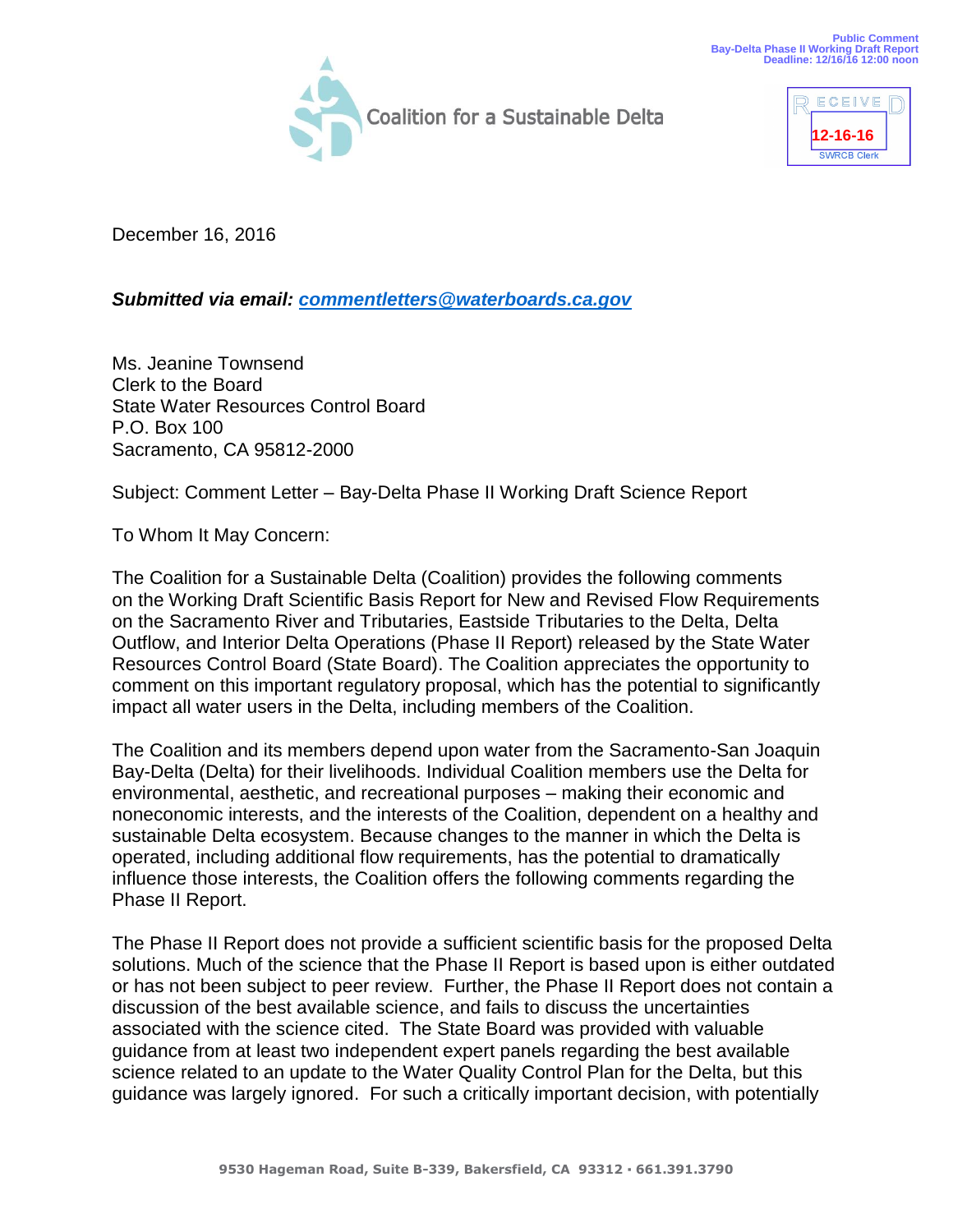Ms. Jeanine Townsend State Water Resources Control Board December 16, 2016 Page 2

devastating impacts on millions of water users throughout the State, this is especially troubling.

Fundamentally, the Coalition does not support the State Board's continued focus on unimpaired flow as the answer to the challenges facing the Delta ecosystem. Recent experience does not support throwing more water at the system as the solution. Regulators have required such actions for the last decade with no positive results. Rather, the best available science suggests that we must address the myriad other stressors on the system – including habitat, invasive species, and water quality. That does not mean that some flow is not necessary to sustain the ecosystem. The Coalition believes that properly designed functional flows – like those over floodplains – are a part of the solution. The Phase II Report fails to acknowledge these issues and instead continues to promote unimpaired flows with little scientific basis for doing so.

The Coalition supports the technical comments submitted by the State Water Contractors on the Phase II Report.

The Coalition looks forward to continuing to work with the State Board on updating the Water Quality Control Plan for the Delta, including the development of appropriately balanced and scientifically supported flow criteria.

Sincerely,

 $RT_{Z}$ 

William D. Phillimore President, Coalition for a Sustainable Delta

wdp/pt